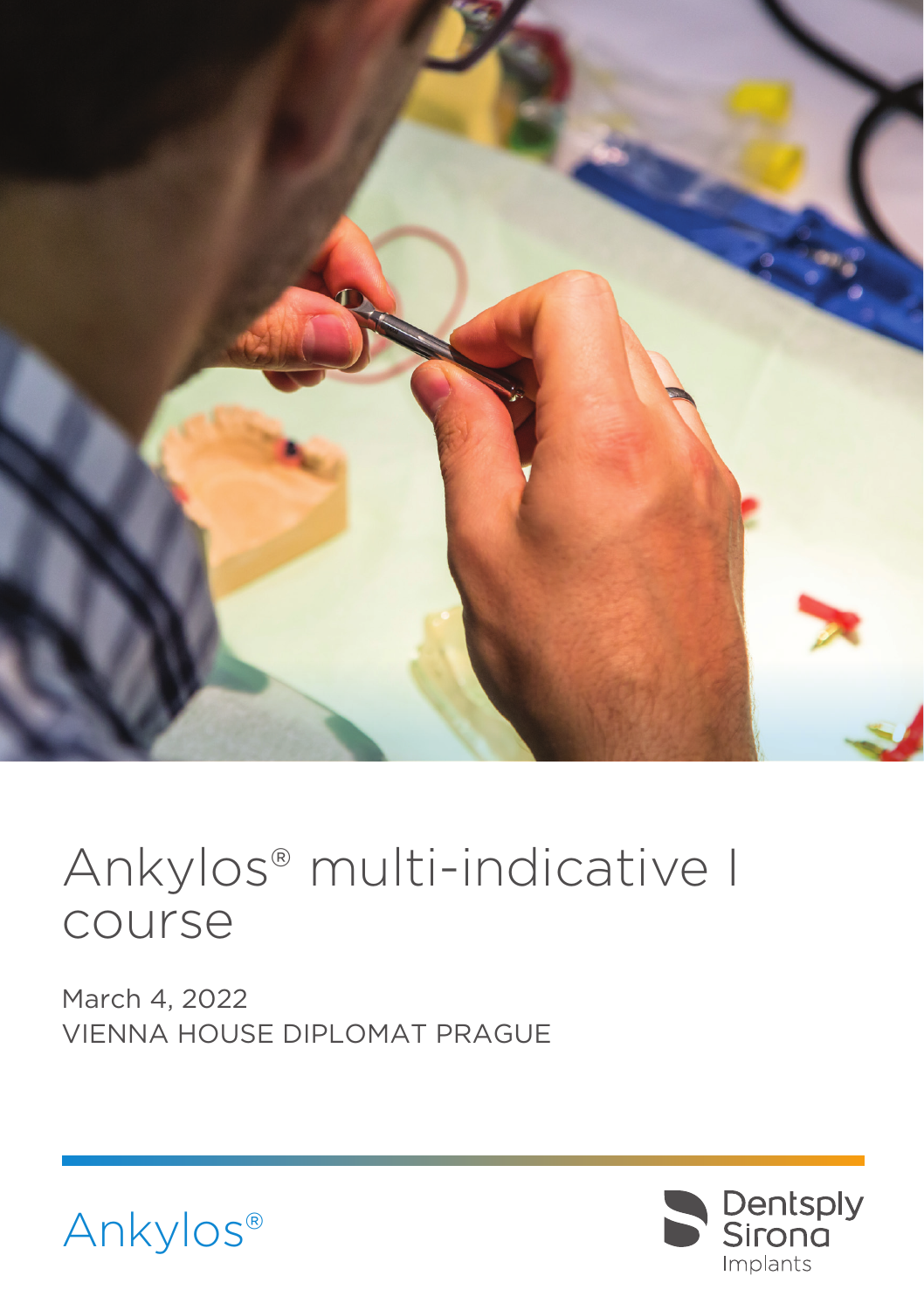### PROGRAM

| Thursday,<br>March <sub>3</sub><br>19:00 | Welcome dinner at hotel restaurant                                                                                                                                                                                                                                                                                                                  |
|------------------------------------------|-----------------------------------------------------------------------------------------------------------------------------------------------------------------------------------------------------------------------------------------------------------------------------------------------------------------------------------------------------|
| Friday,<br>March 4<br>$08:30-10:45$      | Why Ankylos? - Features and benefits<br>of Ankylos® TissueCare Concept<br>Success factors for hard and soft tissue long term<br>stability<br>Clinical & scientific background - more than<br>30 years on the market                                                                                                                                 |
| $10:45 - 11:15$                          | Coffee break                                                                                                                                                                                                                                                                                                                                        |
| $11:15 - 12:15$                          | Ankylos C/X surgical protocol for the daily practice<br>Hands-on training - surgical part<br>Q&A, tips and tricks in surgery with Ankylos                                                                                                                                                                                                           |
| 12:15-13:00                              | Lunch break                                                                                                                                                                                                                                                                                                                                         |
| $13:00 - 14:00$                          | Ankylos C/X prosthetic procedure -<br>technical aspects from practice to practice<br>Hands-on training - prosthetic part<br>Prosthetic particularities on ankylos                                                                                                                                                                                   |
| $14:00 - 14:15$                          | Coffee break                                                                                                                                                                                                                                                                                                                                        |
| $14:15 - 15:45$                          | The best esthetical results in different clinical cases:<br>• Immediate implant placement<br>• Temporary abutments for esthetic cases with<br>individualized impressions for improving the<br>esthetic result<br>• Esthetic solution with titanium base abutments/<br>Cercon abutments<br>• Different options for completely edentulous<br>patients |
| 15:45-16:00                              | Q&A. farewell                                                                                                                                                                                                                                                                                                                                       |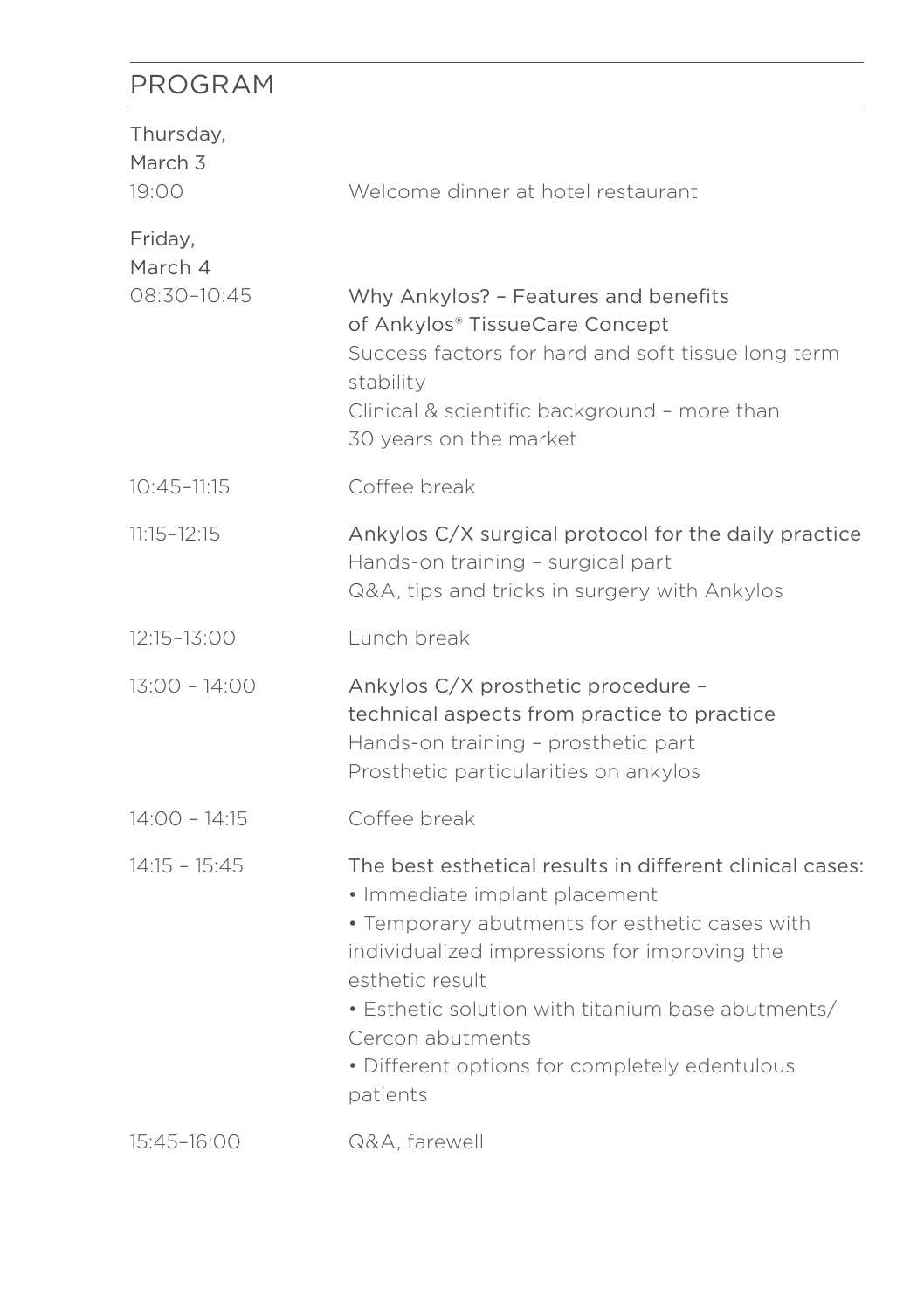#### SPEAKER



# Priv.-Doz. Dr. Dietmar Weng

Priv.-Doz. Dr. Dietmar Weng graduated from the University of Marburg, Germany, in 1993, and spent the subsequent 3 years as Assistant Professor at the University of Freiburg, Germany, Department of Prosthodontics.

From 1996 to 1998 he worked as Visiting Assistant Professor at the University of Texas at Houston, USA, Department of Periodontics, and did research on dental implants and regenerative materials.

From 1999 to 2004 he was Associate Professor at the University of Würzburg, Germany, Department of Prosthodontics.

Currently he is a Visiting Scholar at the University of Kiel, Germany, Department of Prosthodontics, where he finished his Ph.D. thesis in 2011. Apart from conventional fixed prosthodontics and esthetic rehabilitations, his main focus lies on surgical and prosthetic aspects of prosthetically driven implantology and soft tissue management upon which he has lectured and published nationally and internationally.

Dr. Weng is a member of several scientific societies and has served on the editorial board of the Quintessence journal "Implantologie" for more than 15 years.

Since 2004 he has practiced in a private office in Starnberg, Germany, with a special focus on implant dentistry and prosthodontics.

He has become Vice President of the German Society of Dentistry and Oral Medicine (DGZMK) in 2013.